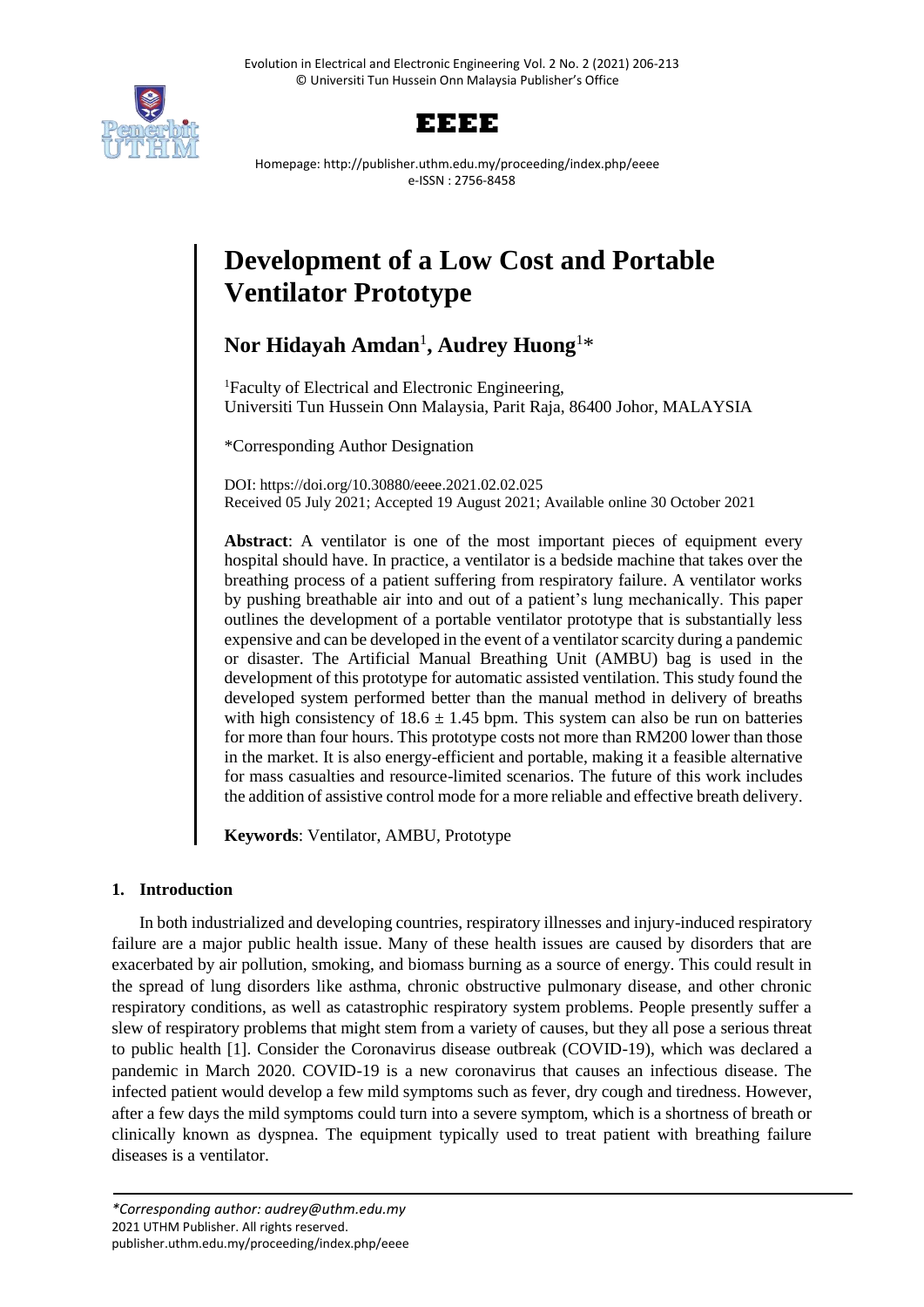Ventilators are often referred to as "breathing machines" or "life support." They are machines that breathe for the patient when a patient is unable to take in air on his/her own. When a person is placed on a ventilator, a tube is inserted into the windpipe, either through the mouth, or through a hole in the throat called a tracheostomy. This tube is connected to a machine that pumps air into their lungs. On the other hand, ventilators are commonly used to breath for the patients during surgery and during short-term treatment of illnesses such that dyspnea or pneumonia. Ventilation allows the body to rest while it recovers from injury of infection. Ventilators are one of the most popular medical tools, and they're used to keep intubated patients or those with heart failure getting enough oxygen [2]. There are numerous ventilation equipment on the market right now. Positive pressure, negative pressure, and high-frequency ventilators are the three types that can be classified based on how they work [2]. However, this device is expensive, and hospitals only have a limited supply of it.

However, when there is a lack of readiness for mass casualty events such as influenza pandemics, natural catastrophes, and huge toxic chemical releases, it could be a significant issue [3]. This is due to an increase in the number of patients that need to be treated right away. In wealthy countries, the costs of stockpiling and deploying state-of-the-art mechanical ventilators for mass casualty situations are prohibitive [3]. In a worst-case pandemic, the United States would require up to 742,500 ventilators, according to President Bush's national preparation plan released in November 2005. When compared to the 100,000 currently in use, the system clearly falls short [3]. For example, during the latest pandemic epidemic in 2019, health care personnel highlighted concerns about an impending scarcity of ventilators to treat patients. Given the scarcity of stocked ventilators and their current high cost, there is a need for the creation of a low-cost portable ventilator that can be mass-produced on demand. As a result, this ventilator prototype system is a cutting-edge, cost-effective, and fully functional hospital ventilator.

#### **2. Methods**

#### 2.1 Block Diagram

Figure 1 shows the schematic block diagram of the system operation. This operation started from the microcontroller which is the main component in this system as a set of coding was uploaded into this component. From the microcontroller, the H-bridge that was located in the L298 motor driver was used to control a DC motor from Arduino to compress and release the AMBU bag. This mechanism gives breaths to the patient.



**Figure 1: System block diagram**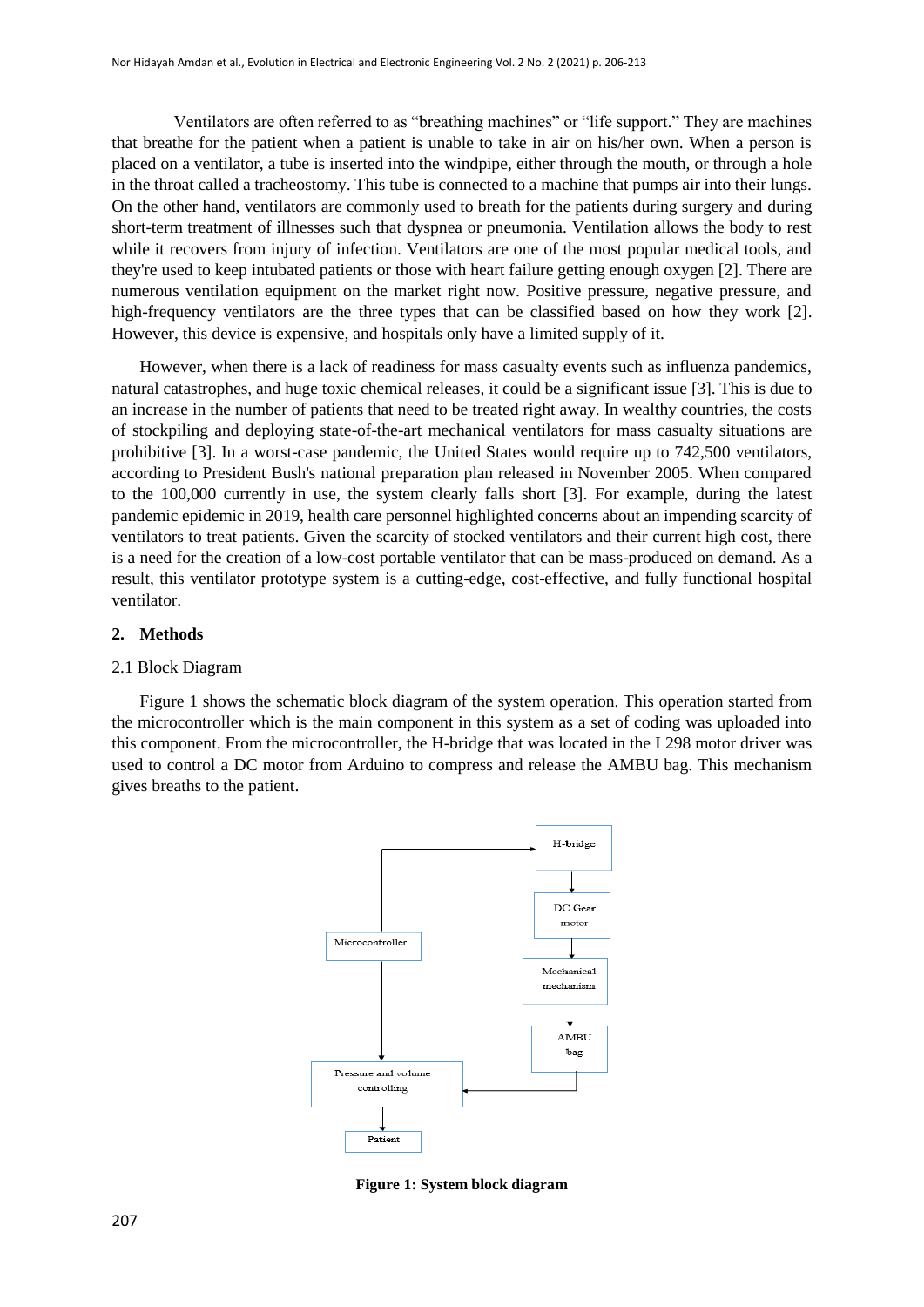#### 2.2 Flow Chart

In this project, mandatory control mode is used by default. The flow of the breath delivery system is shown in Figure 2. The breath delivered to the patient is based on the equal time delay by using an internal timer at the controller. The time delay set depends on the breath rate prescribed by the doctor. The breath delivered is set to 60cmH2O(centimeter of water because of the pressure limiting valve at the AMBU bag. This value also the found to be the maximum breath pressure needed for an adult patient.



**Figure 2: System of flow chart**

#### **3. Results and Discussion**

#### 3.1 Circuit Simulation and Development

The circuit schematic shown in Figure 3 is simulated using Proteus 8 Professional software prior to circuit development. This simulation is performed to confirm that all components in the circuit are properly connected and there are no short circuits or faults in the designed circuit. The Arduino UNO, infrared sensor module (SN-IR-MOD), and L298 motor driver are the major components of this circuit. The DCmotor is driven by the L298 motor driver, while the infrared sensors (indicated as IR1 and IR2) are used for detection of the inflation and deflation of the AMBU bag. The AMBU bag inflates when rotated clockwise, and deflates when rotated counterclockwise. Table 1 shows the voltage differences measured (in practice) at the IR sensors during the deflation and inflation of the AMBU bag. Figure 4 shows a diagram of the completed prototype. Also shown in the diagram is the artificial lung used in the testing of the prototype.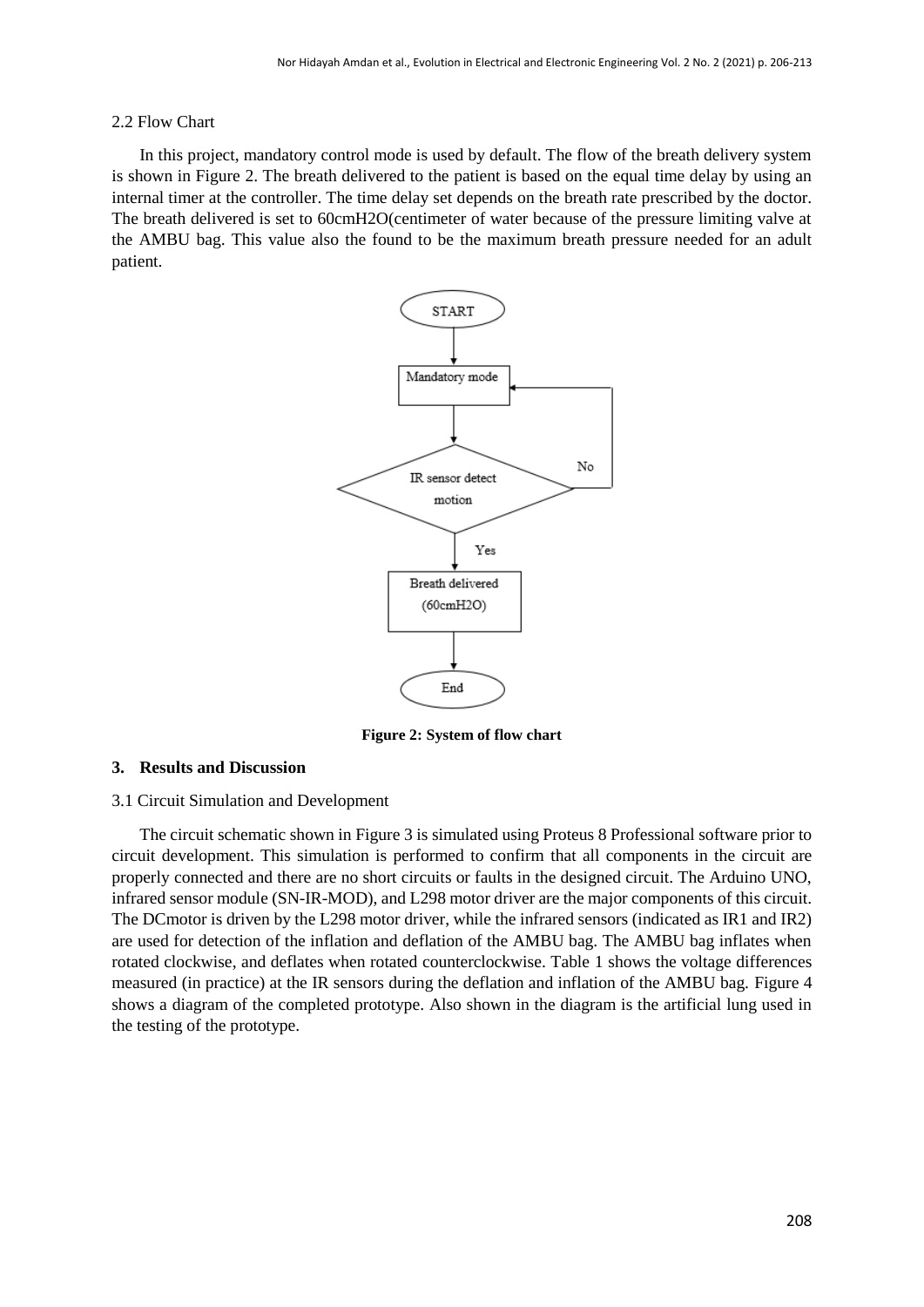

**Figure 3: Circuit diagram and simulation using Proteus 8 software**

|  | Table 1: IR sensors measurement for different AMBU bag status |  |  |  |  |
|--|---------------------------------------------------------------|--|--|--|--|
|--|---------------------------------------------------------------|--|--|--|--|

|                 |                 | <b>IR Sensors Voltage (V)</b> |       |  |
|-----------------|-----------------|-------------------------------|-------|--|
| <b>AMBU Bag</b> | <b>DC</b> Motor | IR 1                          | IR 2. |  |
| Inflate         | Clockwise       | 4.66                          | 0.37  |  |
| Deflate         | Anti-clockwise  | 0.36                          | 3.53  |  |



**Figure 4: Completed ventilator prototype**

# 3.2 Battery Capacity Test

The prototype's battery life time was tested by running the ventilator on a phantom lung until the battery completely depleted for system operation. In this study, the test was timed for eight hours for the battery to drain as shown in Figure 5. The line graph shows its diminishing pattern, wherein the battery capacity drops with the operation time. The energy stored dropped to 50% of its total capacity by the sixth hour of the test, before totally it was completely depleted between the seventh and eighth hours.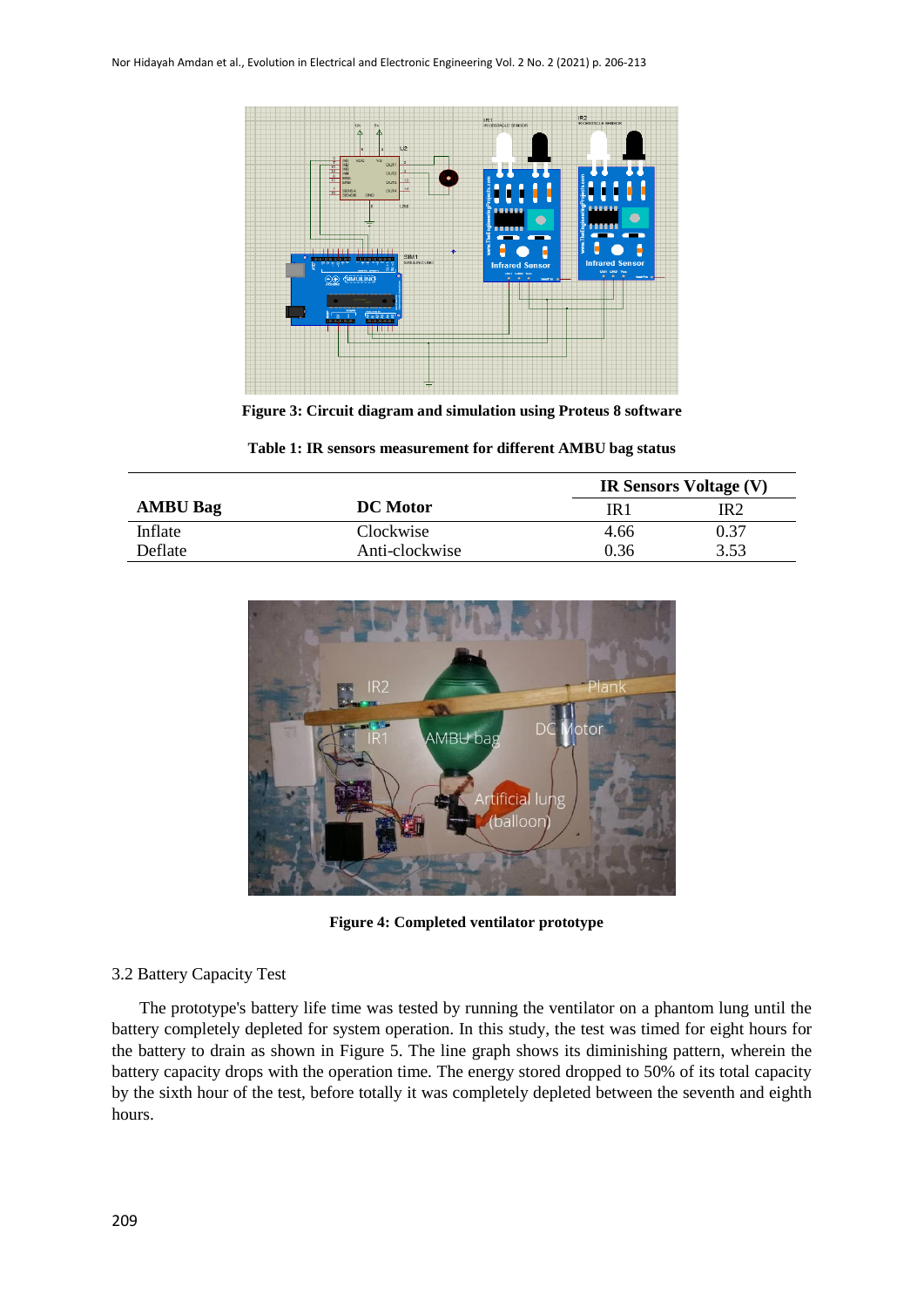

**Figure 5: Battery capacity (%) versus operating time (hours)**

### 3.3 Air Compressions Testing

The purpose of this test is to compare the output from manual and chained plank mechanism compression. Since an adult's normal breathing rate is between 12 and 20 breaths per minute, thegoal of this test is to investigate which approach is able to maintain between 12 and 20 compressions (or analogous to breaths)throughout a period of 10 minutes. The results (in number of compressions delivered) from manual and automatic technique (of the developed system) are compared and shown in Figure 6. To account for inconsistency in the developed system performance (due to factors such as battery performance), the experiment was repeated three times.



**Figure 6: Number of compressions versus time**

The manual compression is done by pumping the AMBU bag for 10 minutes using self-energy, whereas the prototype compression is done with the system's chained plank mechanism. Based on Figure 6, the manual compression approach shows a diminishing (in breaths delivered) tendency. Furthermore, this technique was unable to maintain the required minimum compression rate of 12 compressions per minute. Even though the prototype compression shows a declining pattern, it does not go below the minimum level of compressionrequired. This system manages to keep the compressions for the entire ten minutes of testing operation. The results from the three consecutive experiments also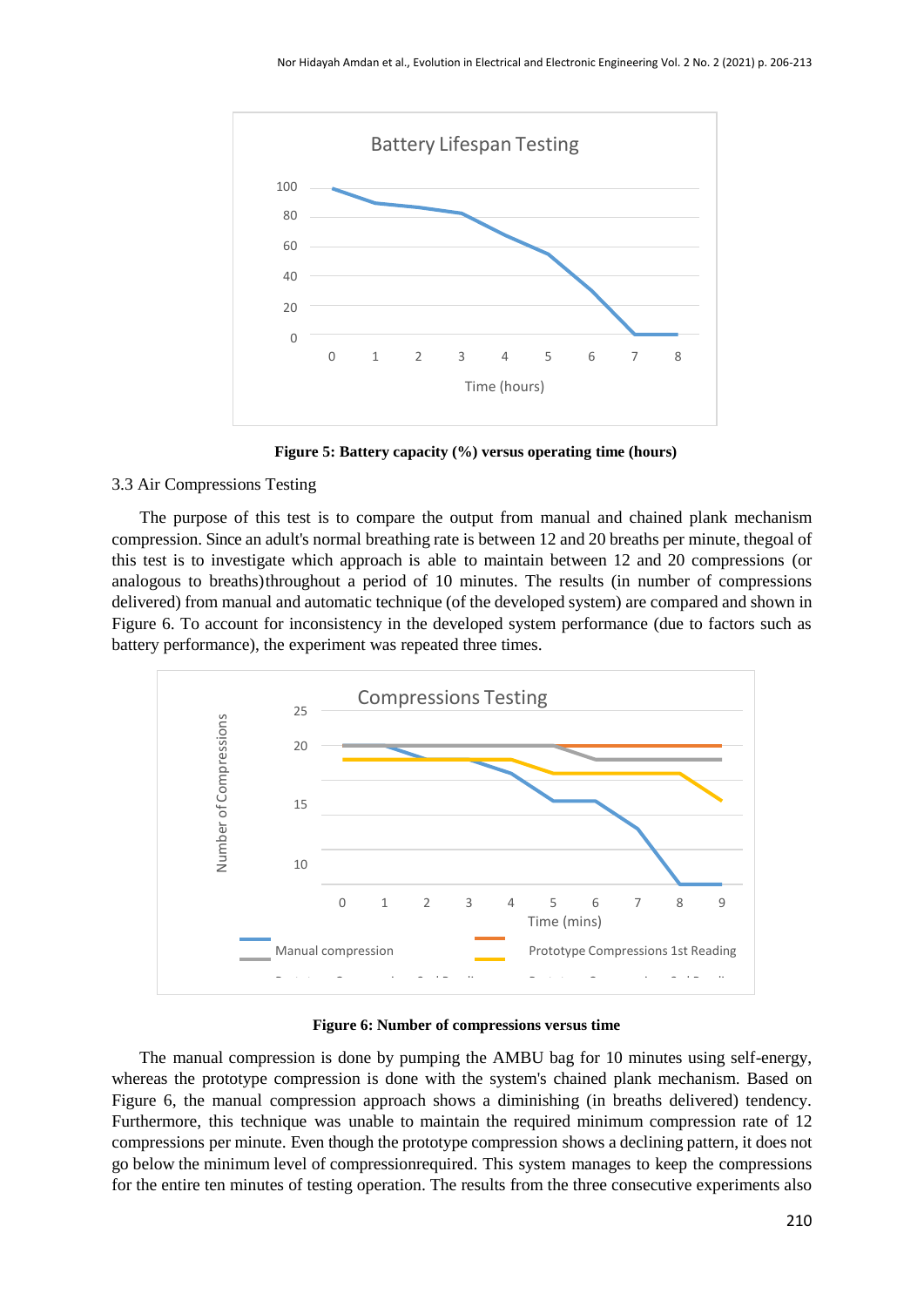show the system has well repetitively. After 10-minute, the compression rate was found to remain constant at10-12bpm. To investigate consistency in the performance of the breath delivery systems.

The mean and standard deviation ( $\mu \pm \sigma$ ) of fluctuations are calculated using formula shown in Eq. 1 and 2, respectively. The results are tabulated in Table 2.

Mean, 
$$
\mu = \frac{\Sigma x i}{x}
$$
 Eq. 1

Standard deviation, 
$$
\sigma = \sqrt{\frac{(xi - \mu)^2}{N}}
$$
 Eq. 2

| <b>Method</b>                           | <b>Breaths per minute (bpm)</b> |
|-----------------------------------------|---------------------------------|
| Manual compression                      | $11.6 \pm 4.82$                 |
| Mechanical compression (first attempt)  | $20 \pm 0$                      |
| Mechanical compression (second attempt) | $19.2 \pm 1.26$                 |
| Mechanical compression (third attempt)  | $16.6 \pm 3.85$                 |

The overall mean and standard deviation from the three readings (for mechanical compression) shown in Table 2 are calculated as  $18.6 \pm 1.45$  bpm. Meanwhile the relative difference,  $\sigma$ , in the number of delivered compressions,  $N_{del}$ , from the required value of  $N_{ref}= 20$  bpm (i.e. used as reference) is calculated using Eq. 3 as 42 % and 10 %, using results from manual and from average mechanical compression techniques, respectively.

Relative difference, 
$$
\sigma = \left(\frac{N_{del} - N_{ref}}{N_{ref}}\right)
$$
 Eq. 3

In this study, the mean for the manual compression is found to be 11.6 bpm while overall mean compressions produced by the developed prototype is given by 18.6 bpm. There is also higher consistency of 1.45 bpm from the automated system as compared to 4.82 bpm from the manual process. This produced a lower percent error of 10 % using the developed prototype while 42 % was observed for the manual compression. This suggests higher consistency in the performance of the prototype.

#### 3.4 Comparison with Existing System

Table 3 shows a study made comparing the functionality and cost of the developed prototype as compared to those offered in the market. Based on the findings, the total cost used in developing the current prototype is significantly lower than that in the market. This is, however, at the price of having inferior functionality and features. It is expected that its features can be enhanced with the inclusion of auto mode or real-time monitoring system, and to reduce in its size.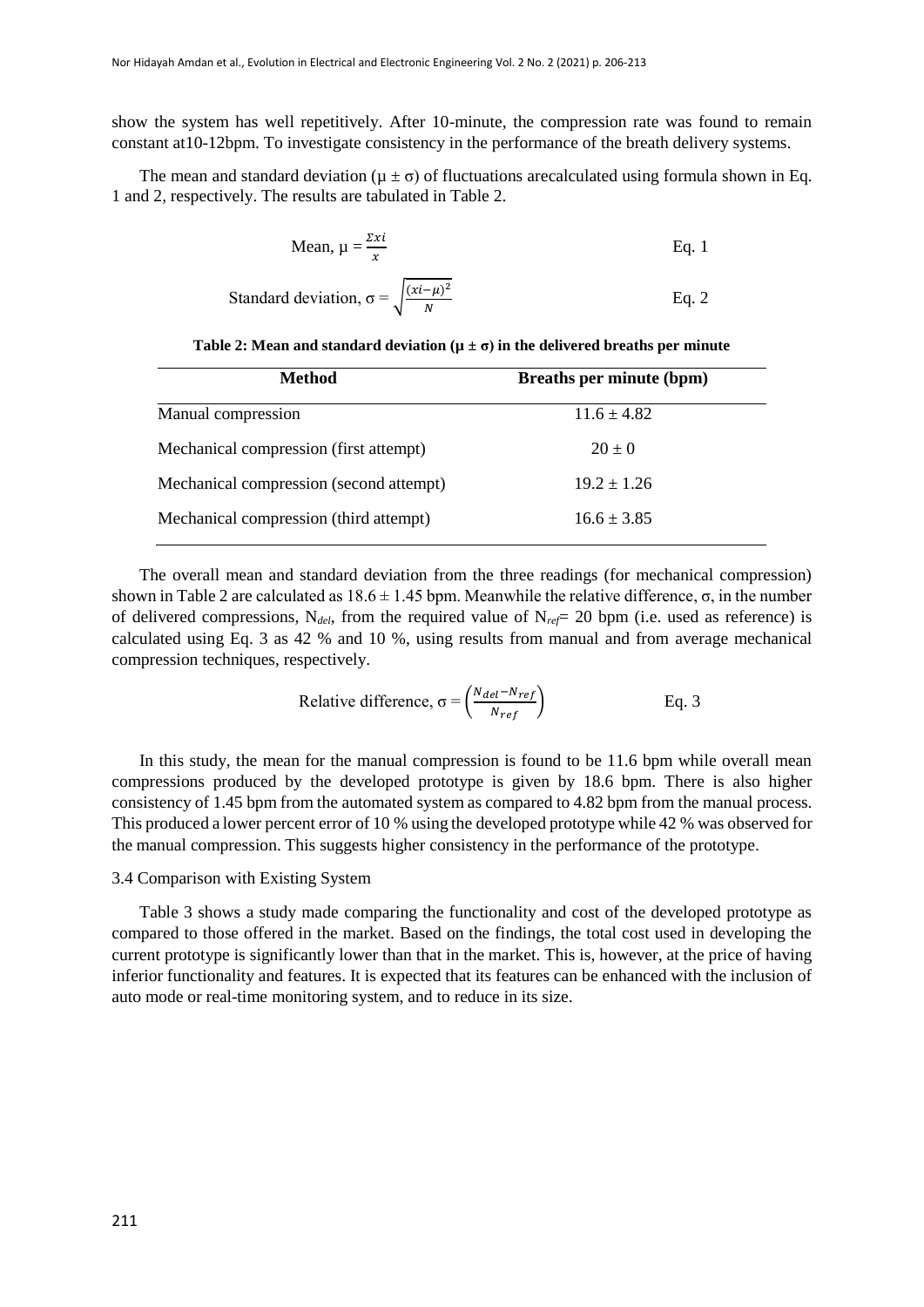| <b>Product</b>                                                            | <b>Features</b>                                                                                                                                                                                                                                                                                                                                         | Price (RM)     |
|---------------------------------------------------------------------------|---------------------------------------------------------------------------------------------------------------------------------------------------------------------------------------------------------------------------------------------------------------------------------------------------------------------------------------------------------|----------------|
| Puritan<br>Bennett™ 980<br><b>Ventilator Series</b>                       | • Touch screen that is both intuitive<br>and highly<br>configurable<br>• To better visibility, graphs can be resized and extended<br>to full screen.<br>• The screen can be paused and review the last 60 seconds<br>of patient data by pressing the pause button.                                                                                      | RM135 000.00   |
| Servo-I<br>Ventilator<br>Getinge                                          | • It also includes a number of tools that can assist you in<br>stabilizing your patient and weaning them off the<br>ventilator.<br>• Auto mode assists your patients in transitioning to<br>spontaneous breathing with less intervention from staff.                                                                                                    | RM2 852 887.50 |
| <b>Maquet Servo-</b><br>u <sup>TM*</sup> Ventilator                       | • When an alarm is triggered, the frame illuminates, and<br>this visual signal is visible from any angle.<br>• On-screen checklists aid in the management of active<br>alarms and the avoidance of unwanted alarms.<br>• From the pre-use check to the initial parameter setting<br>and throughout the treatment, Servo-u provides helpful<br>guidance. | RM1 902 925.00 |
| Drager Evita <sup>TM*</sup><br>Infinity <sup>TM*</sup><br>V500 Ventilator | • On-invasive ventilation is available in all modes and for<br>all patient groups.<br>• O2-Therapy allows for a constant flow of oxygen.<br>· Flexible screen configuration: each patient can have up<br>to six different views depending on their therapy.<br>• All patient data, alarms, and trends are kept in full record.                          | RM6 339 750.00 |
| Hamilton g5<br>ventilator                                                 | • Automated regulation of the patient's breathing and<br>oxygenation with INTELLiVENT®-ASV®<br>• Real-time patient synchronization with IntelliSync+ P/V<br>Tool Pro for lung assessment and recruitment<br>• Trans pulmonary pressure measurement<br>• High flow oxygen therapy                                                                        | RM8 664 325.00 |
| Ventilator<br>prototype                                                   | • Comes with portability features.<br>• Offer a ventilator mandatory mode.<br>• Able to supply until 60cmH2O air pressure.                                                                                                                                                                                                                              | RM 150.00      |

| Table 3: A comparison of product costing and features with that in the market. |  |  |
|--------------------------------------------------------------------------------|--|--|
|                                                                                |  |  |

#### **4. Conclusion**

In this study, a prototype featuring energy-efficient, portable, and low-cost breath delivery system was developed. This prototype can be operated by connecting the Arduino to the power supply and switching ON the batteries. This study used IR sensing technology for detection of inflation/deflation of AMBU bag. Based on the obtained signals, the mechanical mechanism would automatically trigger the AMBU bag to inflate hence producing the air needs by the lung. This provides a constant air flow to the artificial lung. This work found a comparatively higher consistency in the breath delivered of  $18.6 \pm 1.45$  bpm and lower performance discrepancy of 10 % using the developed system as compared to that of manual method. Furthermore, the price incurred on making this ventilator prototype is just below RM200. The low price is result of the low end off-the-shelf items and also the sensors used can also be found. In the future, a function, as well as a PEEP valve, a humidity exchanger, and a blow-off